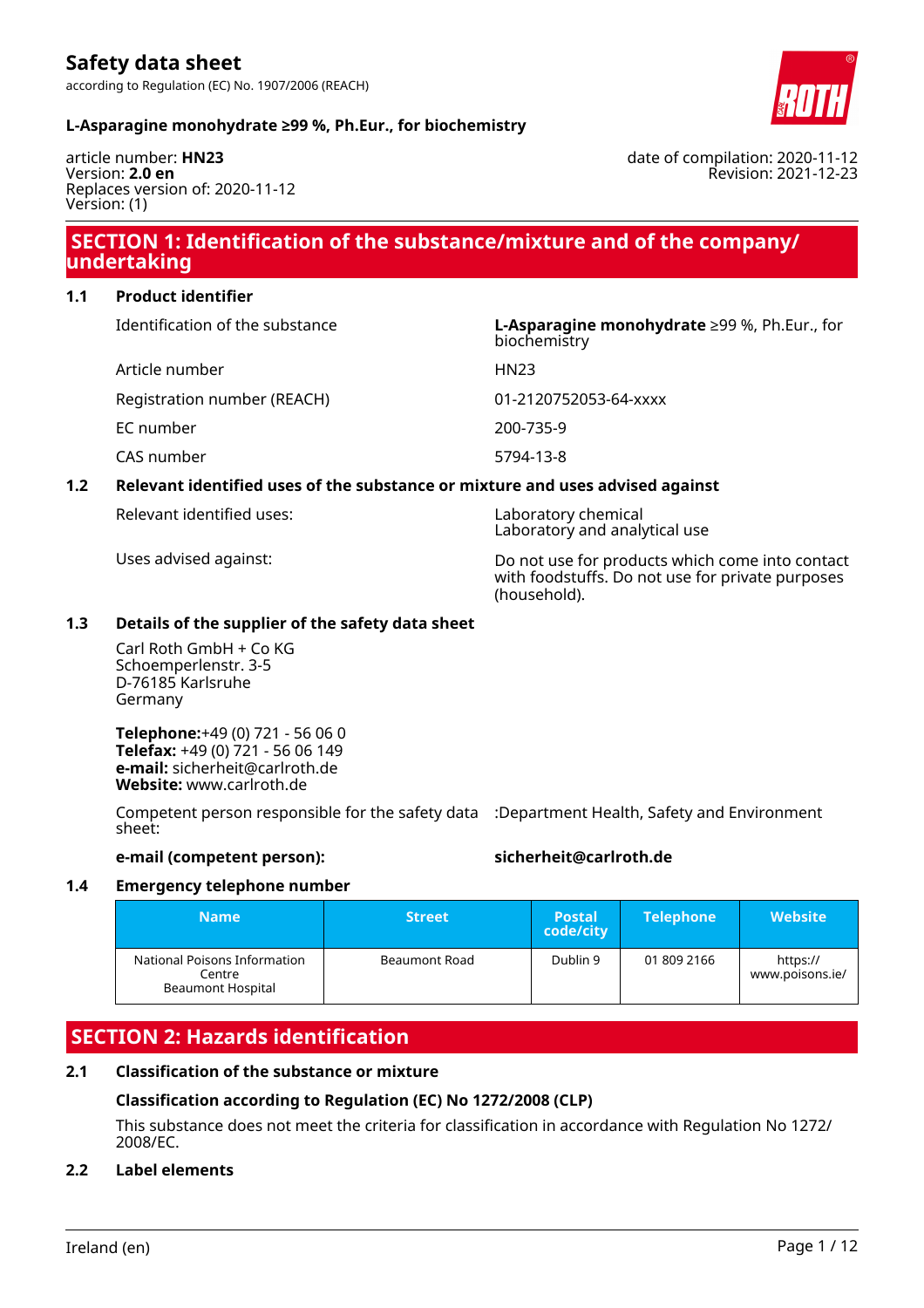according to Regulation (EC) No. 1907/2006 (REACH)



#### **L-Asparagine monohydrate ≥99 %, Ph.Eur., for biochemistry**

#### article number: **HN23**

### **Labelling according to Regulation (EC) No 1272/2008 (CLP)** not required

# **2.3 Other hazards**

### **Results of PBT and vPvB assessment**

According to the results of its assessment, this substance is not a PBT or a vPvB.

### **SECTION 3: Composition/information on ingredients**

#### **3.1 Substances**

| Name of substance | L-Asparagine monohydrate  |
|-------------------|---------------------------|
| Molecular formula | $C_4H_8N_2O_3 \cdot H_2O$ |
| Molar mass        | 150,1 $9/_{\text{mol}}$   |
| REACH Reg. No     | 01-2120752053-64-xxxx     |
| CAS No            | 5794-13-8                 |
| EC No             | 200-735-9                 |

### **SECTION 4: First aid measures**

#### **4.1 Description of first aid measures**



#### **General notes**

No special measures are necessary.

**Following inhalation**

Provide fresh air.

#### **Following skin contact**

Rinse skin with water/shower.

#### **Following eye contact**

Rinse cautiously with water for several minutes.

#### **Following ingestion**

Rinse mouth. Call a doctor if you feel unwell.

- **4.2 Most important symptoms and effects, both acute and delayed** Symptoms and effects are not known to date.
- **4.3 Indication of any immediate medical attention and special treatment needed** none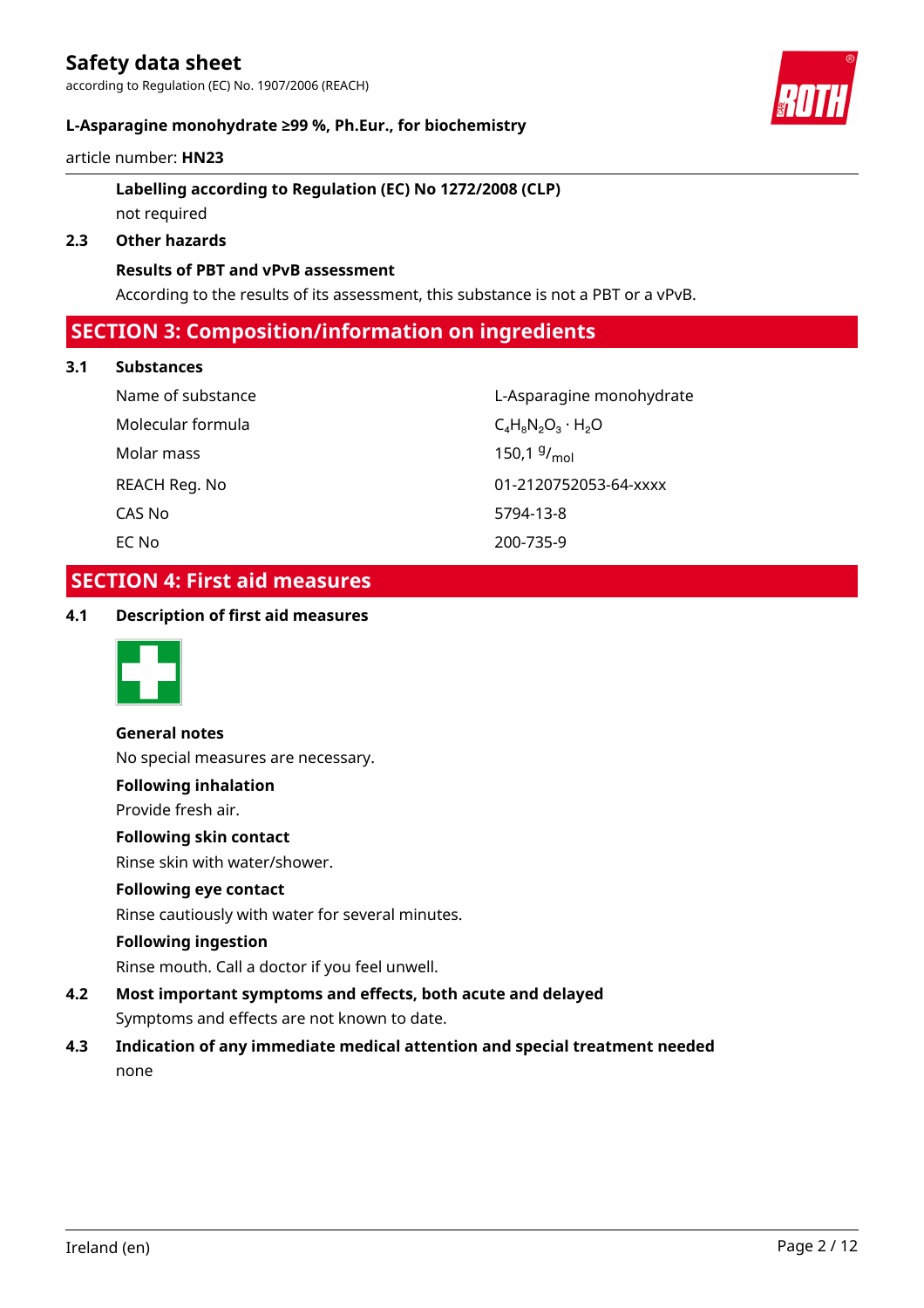according to Regulation (EC) No. 1907/2006 (REACH)



#### **L-Asparagine monohydrate ≥99 %, Ph.Eur., for biochemistry**

article number: **HN23**

### **SECTION 5: Firefighting measures**

#### **5.1 Extinguishing media**



#### **Suitable extinguishing media**

co-ordinate firefighting measures to the fire surroundings water, foam, alcohol resistant foam, dry extinguishing powder, ABC-powder

#### **Unsuitable extinguishing media**

water jet

#### **5.2 Special hazards arising from the substance or mixture**

Combustible.

#### **Hazardous combustion products**

In case of fire may be liberated: Nitrogen oxides (NOx), Carbon monoxide (CO), Carbon dioxide (CO₂)

#### **5.3 Advice for firefighters**

In case of fire and/or explosion do not breathe fumes. Fight fire with normal precautions from a reasonable distance. Wear self-contained breathing apparatus.

### **SECTION 6: Accidental release measures**

**6.1 Personal precautions, protective equipment and emergency procedures**



#### **For non-emergency personnel**

Control of dust.

#### **6.2 Environmental precautions**

Keep away from drains, surface and ground water.

#### **6.3 Methods and material for containment and cleaning up**

#### **Advice on how to contain a spill**

Covering of drains. Take up mechanically.

#### **Advice on how to clean up a spill**

Take up mechanically.

#### **Other information relating to spills and releases**

Place in appropriate containers for disposal. Ventilate affected area.

#### **6.4 Reference to other sections**

Hazardous combustion products: see section 5. Personal protective equipment: see section 8. Incompatible materials: see section 10. Disposal considerations: see section 13.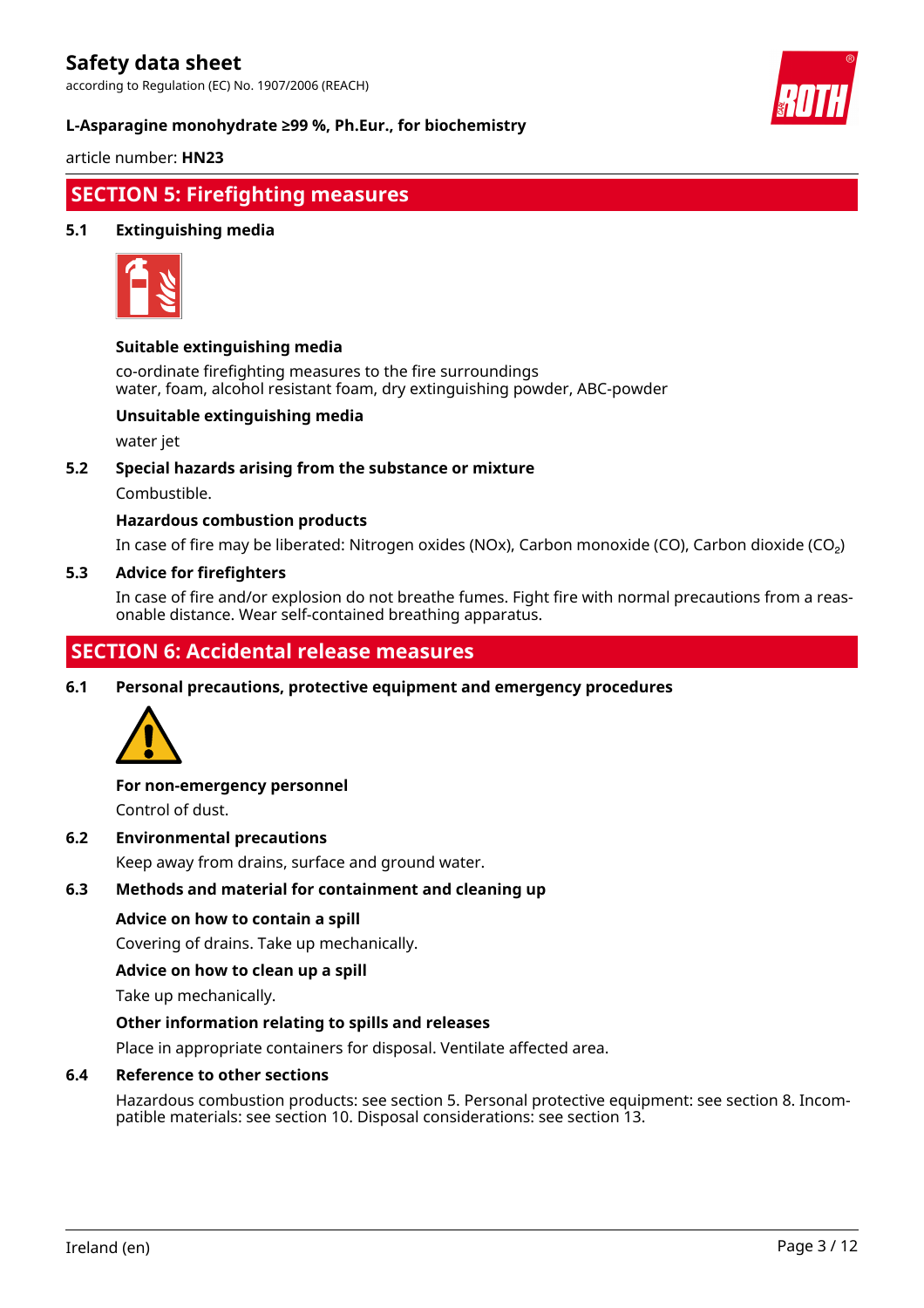according to Regulation (EC) No. 1907/2006 (REACH)



#### **L-Asparagine monohydrate ≥99 %, Ph.Eur., for biochemistry**

article number: **HN23**

## **SECTION 7: Handling and storage**

#### **7.1 Precautions for safe handling**

No special measures are necessary.

#### **Advice on general occupational hygiene**

Keep away from food, drink and animal feedingstuffs.

# **7.2 Conditions for safe storage, including any incompatibilities**

Store in a dry place.

#### **Incompatible substances or mixtures**

Observe hints for combined storage.

#### **Consideration of other advice:**

#### **Ventilation requirements**

Use local and general ventilation.

#### **Specific designs for storage rooms or vessels**

Recommended storage temperature: 15 – 25 °C

#### **7.3 Specific end use(s)**

No information available.

### **SECTION 8: Exposure controls/personal protection**

#### **8.1 Control parameters**

#### **National limit values**

#### **Occupational exposure limit values (Workplace Exposure Limits)**

| <b>Coun</b><br>try | <b>Name of agent</b> | <b>CAS No</b> | Identifi-<br>ler. | <b>TWA</b><br>$\begin{bmatrix} \mathsf{mg}/\ \mathsf{m}^3 \end{bmatrix}$ | <b>STEL</b><br>$\mathsf{[mq]}$<br>m <sup>3</sup> | Ceil-<br>ing-C<br>[mg/<br>m <sup>3</sup> ] | Nota-<br><b>tion</b> | <b>Source</b>           |
|--------------------|----------------------|---------------|-------------------|--------------------------------------------------------------------------|--------------------------------------------------|--------------------------------------------|----------------------|-------------------------|
| IE                 | dusts non-specific   |               | <b>OELV</b>       | 10                                                                       |                                                  |                                            |                      | S.I. No. 619<br>of 2001 |
| IE                 | dusts non-specific   |               | <b>OELV</b>       | 4                                                                        |                                                  |                                            |                      | S.I. No. 619<br>of 2001 |

**Notation**

Ceiling-C Ceiling value is a limit value above which exposure should not occur

i Inhalable fraction

r Respirable fraction<br>STEL Short-term exposure Resphasic maction<br>Short-term exposure limit: a limit value above which exposure should not occur and which is related to a 15minute period (unless otherwise specified)

TWA Time-weighted average (long-term exposure limit): measured or calculated in relation to a reference period of 8 hours time-weighted average (unless otherwise specified)

#### **8.2 Exposure controls**

#### **Individual protection measures (personal protective equipment)**

#### **Eye/face protection**



Use safety goggle with side protection.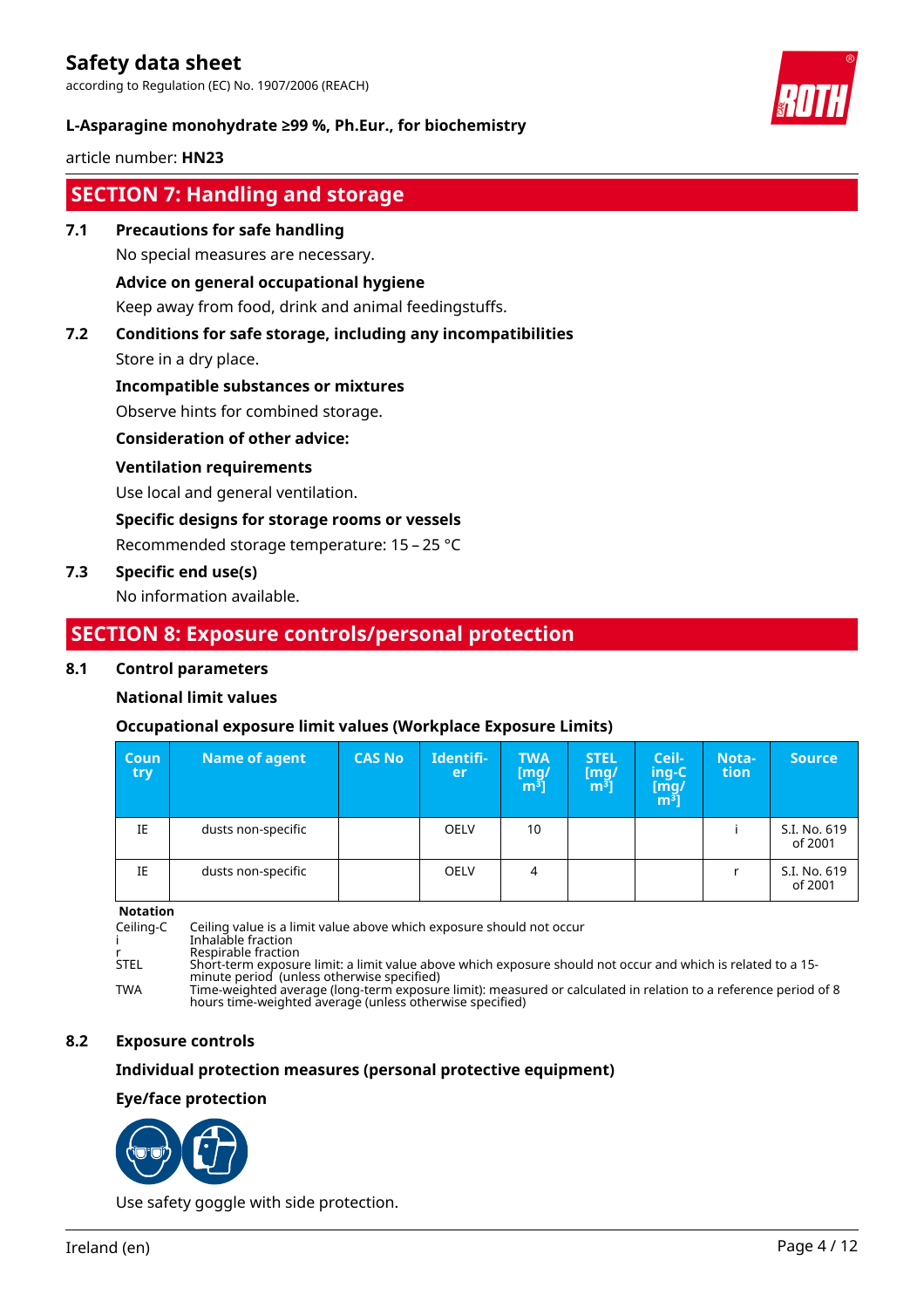according to Regulation (EC) No. 1907/2006 (REACH)



#### **L-Asparagine monohydrate ≥99 %, Ph.Eur., for biochemistry**

#### article number: **HN23**

#### **Skin protection**



#### **• hand protection**

Wear suitable gloves. Chemical protection gloves are suitable, which are tested according to EN 374.

#### **• type of material**

NBR (Nitrile rubber)

#### **• material thickness**

>0,11 mm

#### **• breakthrough times of the glove material**

>480 minutes (permeation: level 6)

#### **• other protection measures**

Take recovery periods for skin regeneration. Preventive skin protection (barrier creams/ointments) is recommended.

#### **Respiratory protection**



Respiratory protection necessary at: Dust formation. Particulate filter device (EN 143). P1 (filters at least 80 % of airborne particles, colour code: White).

#### **Environmental exposure controls**

Keep away from drains, surface and ground water.

### **SECTION 9: Physical and chemical properties**

#### **9.1 Information on basic physical and chemical properties**

| Physical state                                              | solid                                                        |
|-------------------------------------------------------------|--------------------------------------------------------------|
| Form                                                        | powder, crystalline                                          |
| Colour                                                      | white                                                        |
| Odour                                                       | faintly perceptible                                          |
| Melting point/freezing point                                | $215 - 217$ °C                                               |
| Boiling point or initial boiling point and boiling<br>range | not determined                                               |
| Flammability                                                | this material is combustible, but will not ignite<br>readily |
| Lower and upper explosion limit                             | not determined                                               |
| Flash point                                                 | not applicable                                               |
| Auto-ignition temperature                                   | not determined                                               |
|                                                             |                                                              |
| Decomposition temperature                                   | $>215$ °C                                                    |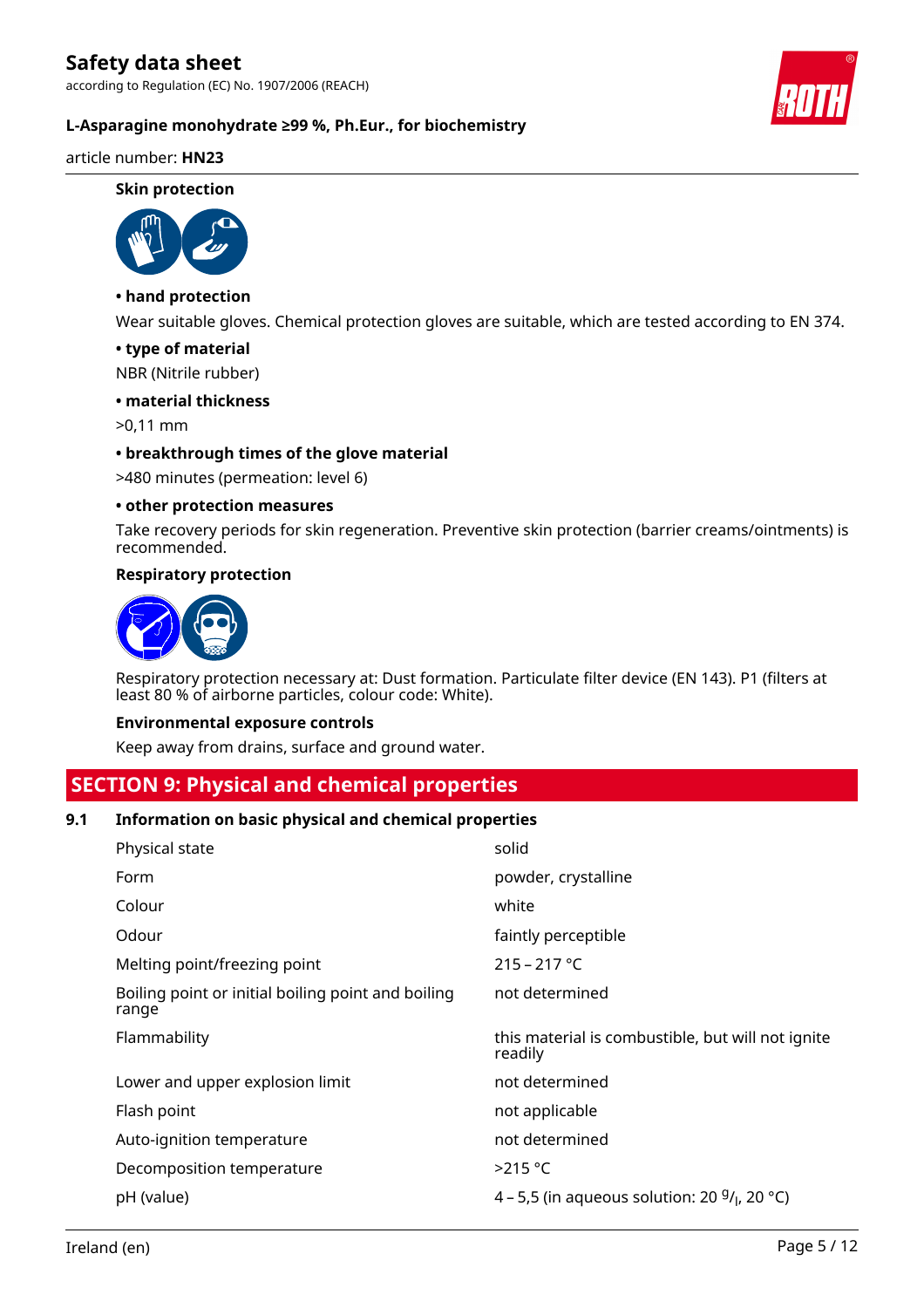according to Regulation (EC) No. 1907/2006 (REACH)



#### **L-Asparagine monohydrate ≥99 %, Ph.Eur., for biochemistry**

| article number: HN23 |  |
|----------------------|--|
|                      |  |

|     | Kinematic viscosity                                    | not relevant                                                   |
|-----|--------------------------------------------------------|----------------------------------------------------------------|
|     | Solubility(ies)                                        |                                                                |
|     | Water solubility                                       | 29,4 <sup>g</sup> / <sub>l</sub> at 25 °C                      |
|     | Partition coefficient                                  |                                                                |
|     | Partition coefficient n-octanol/water (log value):     | -3,82 (wasserfreie Substanz)                                   |
|     | Vapour pressure                                        | not determined                                                 |
|     | Density and/or relative density                        |                                                                |
|     | Density                                                | 1,534 $9/cm3$ at 15 °C                                         |
|     | Relative vapour density                                | information on this property is not available                  |
|     | <b>Bulk density</b>                                    | $~10^{-15}$ kg/ <sub>m<sup>3</sup></sub>                       |
|     | Particle characteristics                               | No data available.                                             |
|     | Other safety parameters                                |                                                                |
|     | Oxidising properties                                   | none                                                           |
| 9.2 | <b>Other information</b>                               |                                                                |
|     | Information with regard to physical hazard<br>classes: | hazard classes acc. to GHS<br>(physical hazards): not relevant |
|     | Other safety characteristics:                          | There is no additional information.                            |

## **SECTION 10: Stability and reactivity**

#### **10.1 Reactivity**

The product in the delivered form is not dust explosion capable; the enrichment of fine dust however leads to the danger of dust explosion.

### **10.2 Chemical stability**

The material is stable under normal ambient and anticipated storage and handling conditions of temperature and pressure.

### **10.3 Possibility of hazardous reactions**

**Violent reaction with:** strong oxidiser

#### **10.4 Conditions to avoid**

Keep away from heat. Decompostion takes place from temperatures above: >215 °C.

#### **10.5 Incompatible materials**

There is no additional information.

#### **10.6 Hazardous decomposition products**

Hazardous combustion products: see section 5.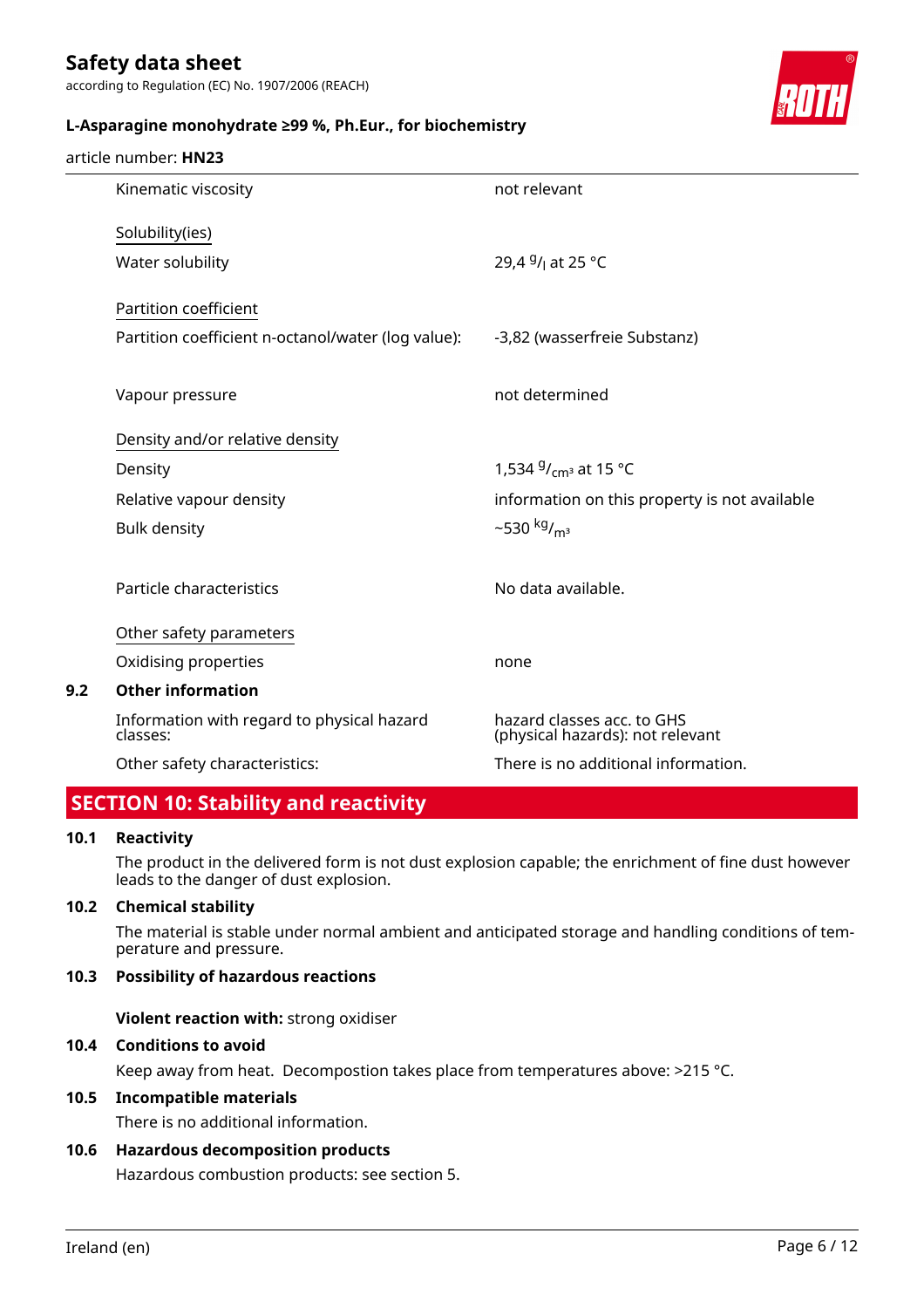according to Regulation (EC) No. 1907/2006 (REACH)



#### **L-Asparagine monohydrate ≥99 %, Ph.Eur., for biochemistry**

#### article number: **HN23**

## **SECTION 11: Toxicological information**

#### **11.1 Information on hazard classes as defined in Regulation (EC) No 1272/2008**

#### **Classification according to GHS (1272/2008/EC, CLP)**

This substance does not meet the criteria for classification in accordance with Regulation No 1272/ 2008/EC.

#### **Acute toxicity**

Shall not be classified as acutely toxic.

#### **Skin corrosion/irritation**

Shall not be classified as corrosive/irritant to skin.

#### **Serious eye damage/eye irritation**

Shall not be classified as seriously damaging to the eye or eye irritant.

#### **Respiratory or skin sensitisation**

Shall not be classified as a respiratory or skin sensitiser.

#### **Germ cell mutagenicity**

Shall not be classified as germ cell mutagenic.

#### **Carcinogenicity**

Shall not be classified as carcinogenic.

#### **Reproductive toxicity**

Shall not be classified as a reproductive toxicant.

#### **Specific target organ toxicity - single exposure**

Shall not be classified as a specific target organ toxicant (single exposure).

#### **Specific target organ toxicity - repeated exposure**

Shall not be classified as a specific target organ toxicant (repeated exposure).

#### **Aspiration hazard**

Shall not be classified as presenting an aspiration hazard.

#### **Symptoms related to the physical, chemical and toxicological characteristics**

#### **• If swallowed**

Data are not available.

#### **• If in eyes**

Data are not available.

#### **• If inhaled**

Data are not available.

#### **• If on skin**

Data are not available.

#### **• Other information**

Health effects are not known. This information is based upon the present state of our knowledge.

#### **11.2 Endocrine disrupting properties**

Not listed.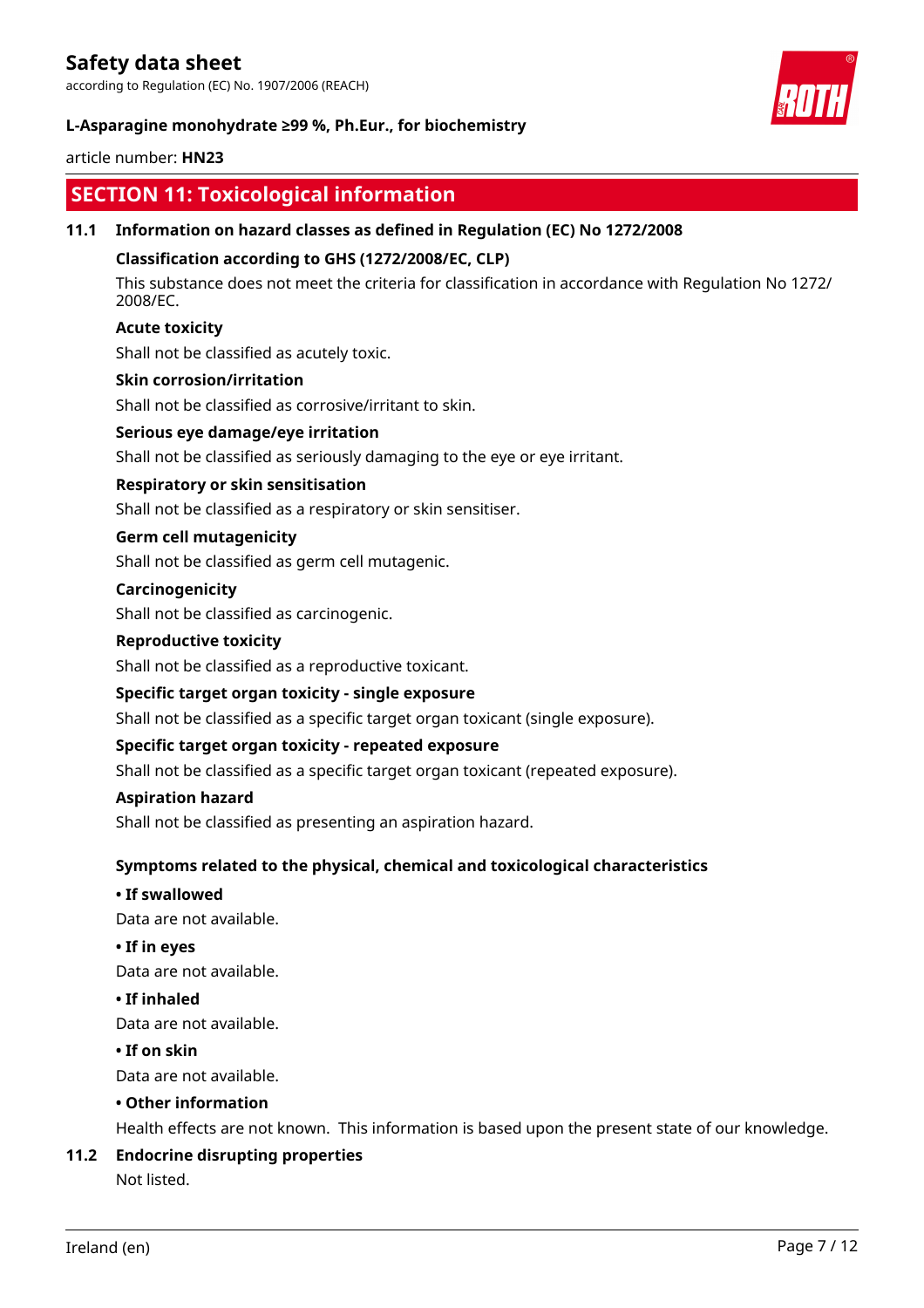according to Regulation (EC) No. 1907/2006 (REACH)



#### **L-Asparagine monohydrate ≥99 %, Ph.Eur., for biochemistry**

article number: **HN23**

#### **11.3 Information on other hazards**

There is no additional information.

### **SECTION 12: Ecological information**

#### **12.1 Toxicity**

Shall not be classified as hazardous to the aquatic environment.

#### **Biodegradation**

Data are not available.

#### **12.2 Process of degradability**

Theoretical Oxygen Demand with nitrification: 1,092  $mg/m<sub>q</sub>$ Theoretical Oxygen Demand: 0,6394 <sup>mg</sup>/<sub>mg</sub> Theoretical Carbon Dioxide:  $1,172 \text{ mg/mg}$ 

#### **12.3 Bioaccumulative potential**

Does not significantly accumulate in organisms.

| n-octanol/water (log KOW) | l -3,82 (Wasserfreie Substanz) |
|---------------------------|--------------------------------|
|---------------------------|--------------------------------|

#### **12.4 Mobility in soil**

Data are not available.

### **12.5 Results of PBT and vPvB assessment**

Data are not available.

- **12.6 Endocrine disrupting properties** Not listed.
- **12.7 Other adverse effects**

Data are not available.

### **SECTION 13: Disposal considerations**

#### **13.1 Waste treatment methods**



Consult the appropriate local waste disposal expert about waste disposal.

#### **Sewage disposal-relevant information**

Do not empty into drains.

#### **13.2 Relevant provisions relating to waste**

The allocation of waste identity numbers/waste descriptions must be carried out according to the EEC, specific to the industry and process. Waste catalogue ordinance (Germany).

#### **13.3 Remarks**

Waste shall be separated into the categories that can be handled separately by the local or national waste management facilities. Please consider the relevant national or regional provisions.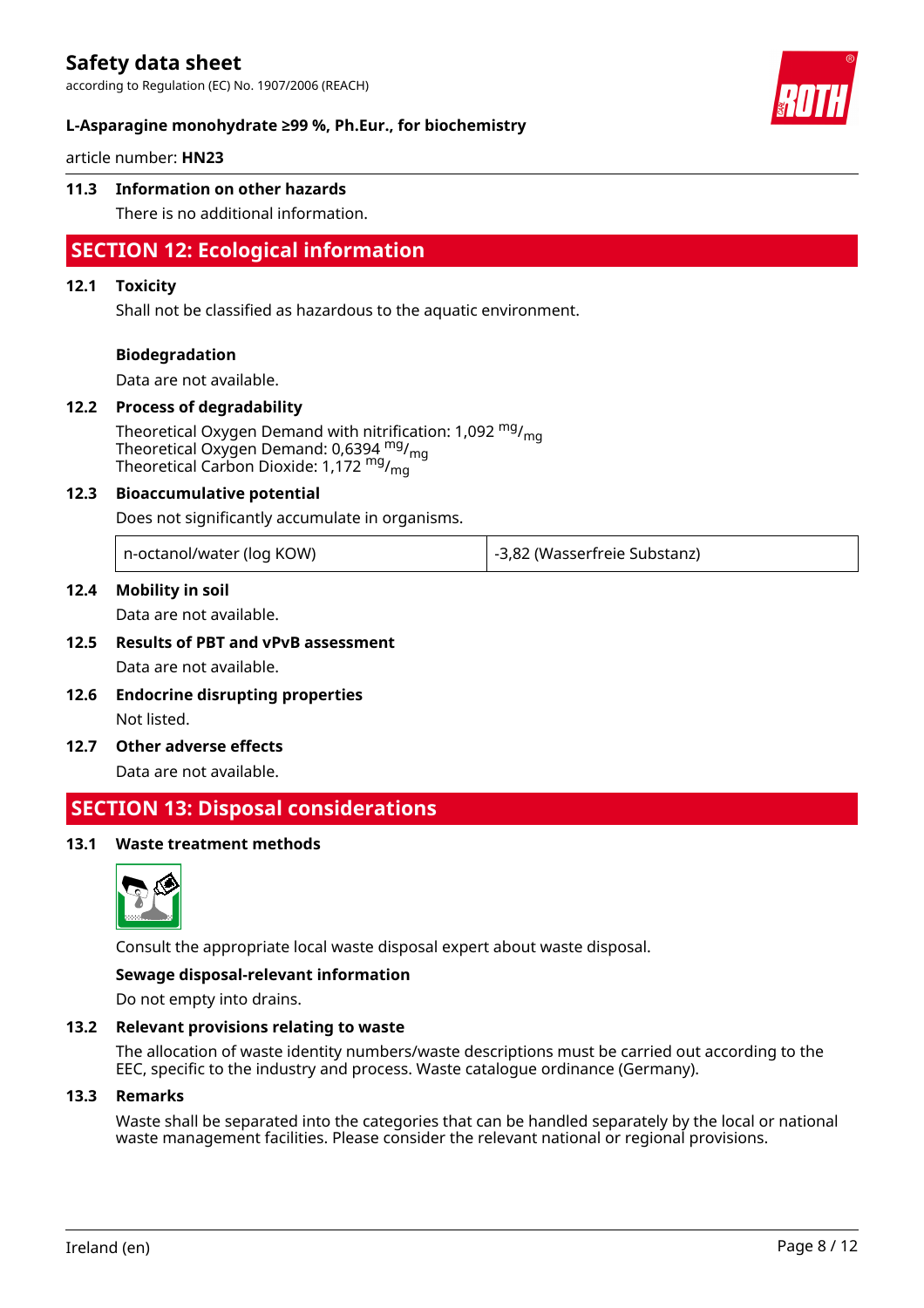according to Regulation (EC) No. 1907/2006 (REACH)



#### **L-Asparagine monohydrate ≥99 %, Ph.Eur., for biochemistry**

article number: **HN23**

### **SECTION 14: Transport information**

- 
- **14.2 UN proper shipping name** not assigned
- **14.3 Transport hazard class(es)** none
- **14.4 Packing group not assigned**
- 

#### **14.1 UN number or ID number not subject to transport regulations**

**14.5 Environmental hazards** non-environmentally hazardous acc. to the dangerous goods regulations

# **14.6 Special precautions for user**

There is no additional information.

#### **14.7 Maritime transport in bulk according to IMO instruments**

The cargo is not intended to be carried in bulk.

#### **14.8 Information for each of the UN Model Regulations**

**Transport of dangerous goods by road, rail and inland waterway (ADR/RID/ADN) - Additional information**

Not subject to ADR, RID and ADN.

**International Maritime Dangerous Goods Code (IMDG) - Additional information** Not subject to IMDG.

**International Civil Aviation Organization (ICAO-IATA/DGR) - Additional information** Not subject to ICAO-IATA.

## **SECTION 15: Regulatory information**

**15.1 Safety, health and environmental regulations/legislation specific for the substance or mixture**

**Relevant provisions of the European Union (EU)**

#### **Restrictions according to REACH, Annex XVII**

not listed

**List of substances subject to authorisation (REACH, Annex XIV)/SVHC - candidate list** Not listed.

#### **Seveso Directive**

| 2012/18/EU (Seveso III) |                                       |                                                                                                        |              |  |
|-------------------------|---------------------------------------|--------------------------------------------------------------------------------------------------------|--------------|--|
| <b>No</b>               | Dangerous substance/hazard categories | <b>Qualifying quantity (tonnes) for the ap-</b><br>plication of lower and upper-tier re-<br>quirements | <b>Notes</b> |  |
|                         | not assigned                          |                                                                                                        |              |  |

#### **Deco-Paint Directive**

| VOC content | 0 %<br>0.91<br>ັບ |
|-------------|-------------------|
|             |                   |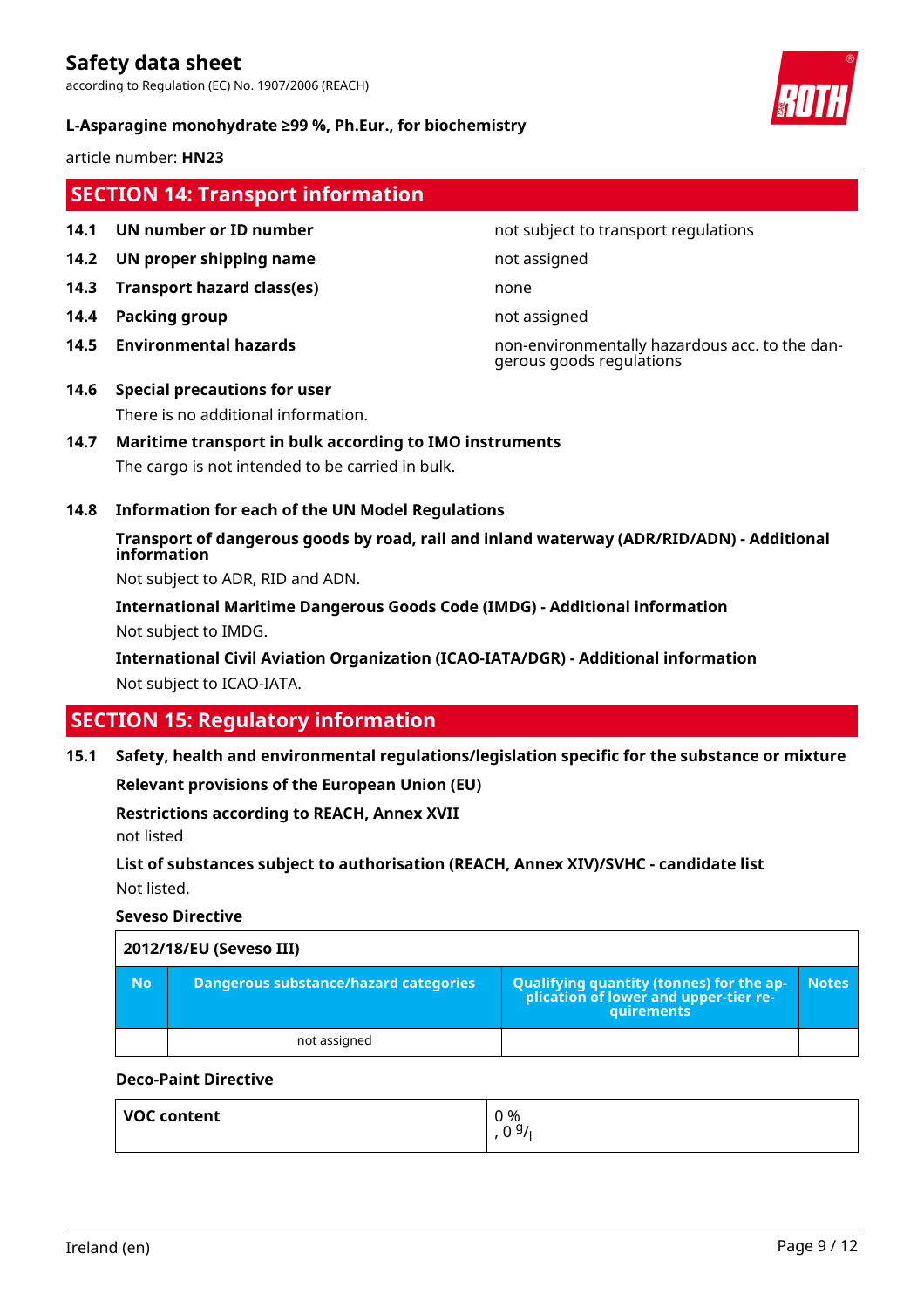according to Regulation (EC) No. 1907/2006 (REACH)



#### **L-Asparagine monohydrate ≥99 %, Ph.Eur., for biochemistry**

article number: **HN23**

| <b>Industrial Emissions Directive (IED)</b> |      |  |
|---------------------------------------------|------|--|
| VOC content                                 | 0 %  |  |
| VOC content                                 | 09/1 |  |

#### **Directive on the restriction of the use of certain hazardous substances in electrical and electronic equipment (RoHS)**

not listed

**Regulation concerning the establishment of a European Pollutant Release and Transfer Register (PRTR)**

not listed

#### **Water Framework Directive (WFD)**

#### not listed

#### **Regulation on the marketing and use of explosives precursors**

not listed

#### **Regulation on drug precursors**

not listed

#### **Regulation on substances that deplete the ozone layer (ODS)**

not listed

#### **Regulation concerning the export and import of hazardous chemicals (PIC)**

not listed

#### **Regulation on persistent organic pollutants (POP)**

not listed

#### **Other information**

Directive 94/33/EC on the protection of young people at work. Observe employment restrictions under the Maternity Protection Directive (92/85/EEC) for expectant or nursing mothers.

#### **National inventories**

| <b>Country</b> | <b>Inventory</b> | <b>Status</b>       |
|----------------|------------------|---------------------|
| AU             | <b>AICS</b>      | substance is listed |
| <b>CN</b>      | <b>IECSC</b>     | substance is listed |
| EU             | <b>ECSI</b>      | substance is listed |
| EU             | REACH Reg.       | substance is listed |
| NZ             | <b>NZIOC</b>     | substance is listed |
| <b>PH</b>      | <b>PICCS</b>     | substance is listed |
| <b>TW</b>      | <b>TCSI</b>      | substance is listed |

**Legend**

AICS Australian Inventory of Chemical Substances<br>ECSI EC Substance Inventory (EINECS, ELINCS, NLP ECSI EC Substance Inventory (EINECS, ELINCS, NLP) IECSC Inventory of Existing Chemical Substances Produced or Imported in China NZIoC New Zealand Inventory of Chemicals PICCS Philippine Inventory of Chemicals and Chemical Substances (PICCS) REACH Reg. REACH registered substances TCSI Taiwan Chemical Substance Inventory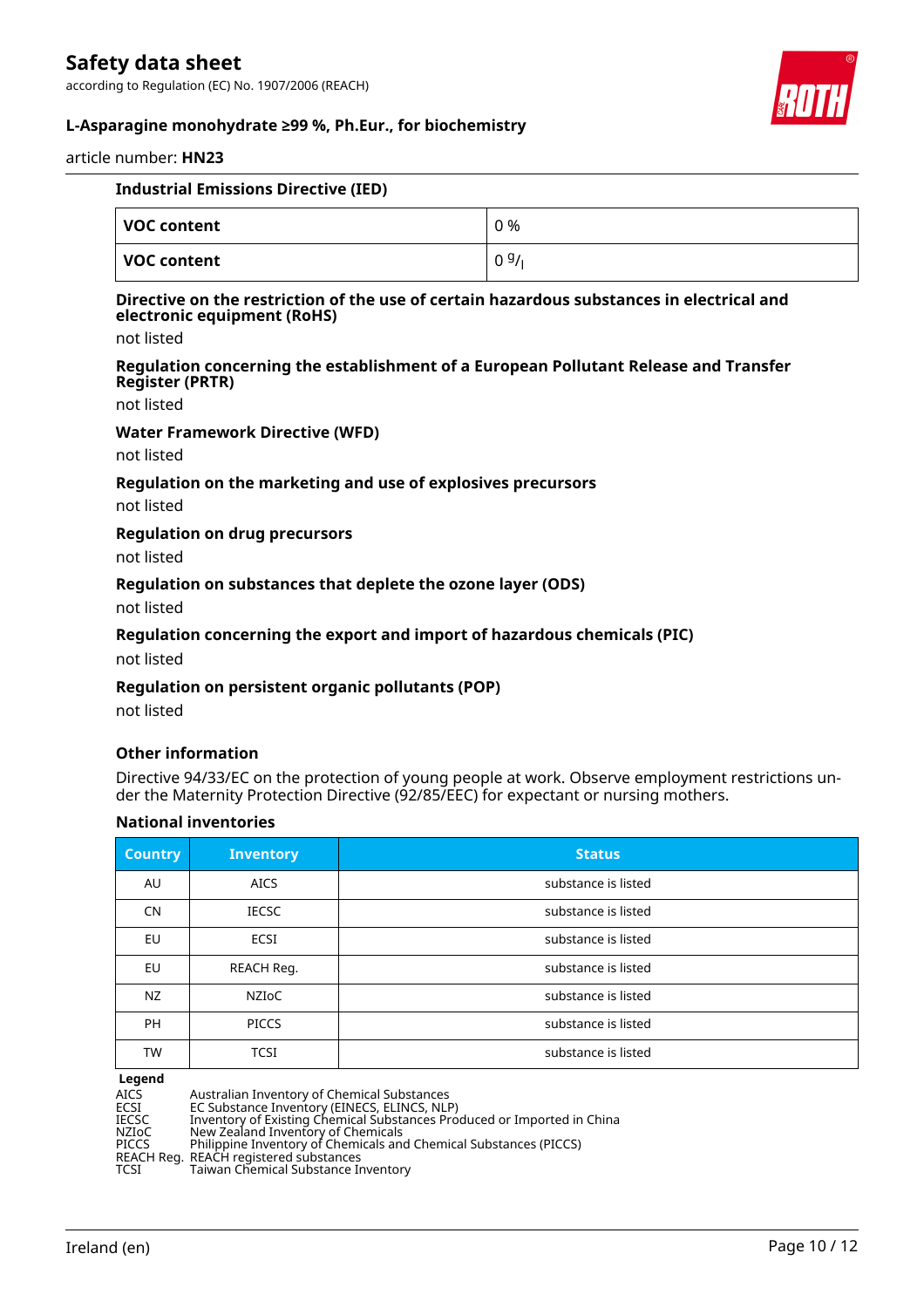according to Regulation (EC) No. 1907/2006 (REACH)



#### **L-Asparagine monohydrate ≥99 %, Ph.Eur., for biochemistry**

article number: **HN23**

#### **15.2 Chemical Safety Assessment**

No Chemical Safety Assessment has been carried out for this substance.

## **SECTION 16: Other information**

#### **Indication of changes (revised safety data sheet)**

Alignment to regulation: Regulation (EC) No. 1907/2006 (REACH), amended by 2020/878/EU

| <b>Section</b> | <b>Former entry (text/value)</b>                      | <b>Actual entry (text/value)</b>                                                                                             | Safety-<br>relev-<br>ant |
|----------------|-------------------------------------------------------|------------------------------------------------------------------------------------------------------------------------------|--------------------------|
| 2.2            | Signal word:<br>not required                          |                                                                                                                              | yes                      |
| 2.3            | Other hazards:<br>There is no additional information. | Other hazards                                                                                                                | yes                      |
| 2.3            |                                                       | Results of PBT and vPvB assessment:<br>According to the results of its assessment, this<br>substance is not a PBT or a vPvB. | yes                      |

#### Restructuring: section 9, section 14

#### **Abbreviations and acronyms**

| Abbr.           | <b>Descriptions of used abbreviations</b>                                                                                                                                                                                       |
|-----------------|---------------------------------------------------------------------------------------------------------------------------------------------------------------------------------------------------------------------------------|
| <b>ADN</b>      | Accord européen relatif au transport international des marchandises dangereuses par voies de naviga-<br>tion intérieures (European Agreement concerning the International Carriage of Dangerous Goods by In-<br>land Waterways) |
| <b>ADR</b>      | Accord relatif au transport international des marchandises dangereuses par route (Agreement concern-<br>ing the International Carriage of Dangerous Goods by Road)                                                              |
| CAS             | Chemical Abstracts Service (service that maintains the most comprehensive list of chemical substances)                                                                                                                          |
| Ceiling-C       | Ceiling value                                                                                                                                                                                                                   |
| <b>CLP</b>      | Regulation (EC) No 1272/2008 on classification, labelling and packaging of substances and mixtures                                                                                                                              |
| <b>DGR</b>      | Dangerous Goods Regulations (see IATA/DGR)                                                                                                                                                                                      |
| EC No           | The EC Inventory (EINECS, ELINCS and the NLP-list) is the source for the seven-digit EC number, an identi-<br>fier of substances commercially available within the EU (European Union)                                          |
| <b>EINECS</b>   | European Inventory of Existing Commercial Chemical Substances                                                                                                                                                                   |
| <b>ELINCS</b>   | European List of Notified Chemical Substances                                                                                                                                                                                   |
| <b>GHS</b>      | "Globally Harmonized System of Classification and Labelling of Chemicals" developed by the United Na-<br>tions                                                                                                                  |
| <b>IATA</b>     | <b>International Air Transport Association</b>                                                                                                                                                                                  |
| <b>IATA/DGR</b> | Dangerous Goods Regulations (DGR) for the air transport (IATA)                                                                                                                                                                  |
| <b>ICAO</b>     | <b>International Civil Aviation Organization</b>                                                                                                                                                                                |
| <b>IMDG</b>     | International Maritime Dangerous Goods Code                                                                                                                                                                                     |
| <b>NLP</b>      | No-Longer Polymer                                                                                                                                                                                                               |
| PBT             | Persistent, Bioaccumulative and Toxic                                                                                                                                                                                           |
| <b>REACH</b>    | Registration, Evaluation, Authorisation and Restriction of Chemicals                                                                                                                                                            |
| <b>RID</b>      | Règlement concernant le transport International ferroviaire des marchandises Dangereuses (Regula-<br>tions concerning the International carriage of Dangerous goods by Rail)                                                    |